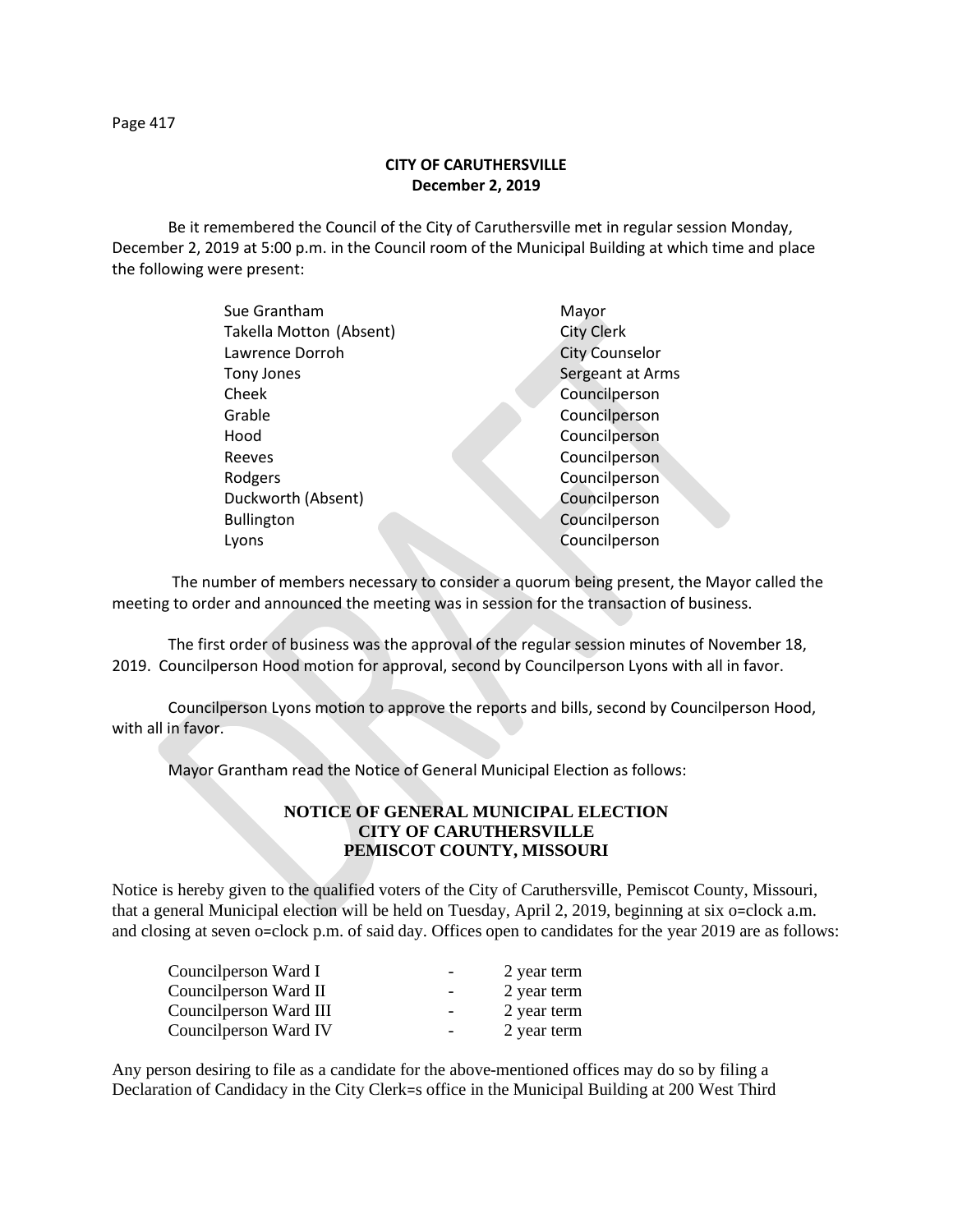beginning December 11, 2018 at 8:00 a.m., through January 15, 2019, at 5:00 p.m. On the opening day of filing, the City Clerk=s office will be open from the hours of 8:00 a.m. through 5:00 p.m.

Unfinished business; Councilperson Grable presented different bids for PTAC Units from the original bids for heating pumps for efficiency and economic reasons. Bids for 15K BTU AND 17K BTU are as follows: Ark-Mo (2 12K BTU PTAC Units at \$2,475.49) Do U Right HVAC 15K BTU & 17K BTU PTAC Unit \$2,150) Hill Electric PTAC Units\$3,894.00). Councilperson Lyons motion for a budget amendment for Do U Right HVAC for the PTAC Unit at \$2,150 second by Councilperson Bullington, which resulted in the following votes:

| Cheek   | Yes | Grable            | <b>Yes</b> |
|---------|-----|-------------------|------------|
| Hood    | Yes | Reeves            | <b>Yes</b> |
| Rodgers | Yes | <b>Bullington</b> | Yes        |
| Lyons   | Yes |                   |            |

Police report; Chief Tony Jones reported that during the holiday season that residents needed to be careful by closing their blinds and curtains when their out of town, not to leave their vehicles unlocked or firearms left in the vehicle, and to make sure that trash is put in containers so that thieves will not know what you purchased.

Humane report; Karol Wilcox reported that there are leads to the animal killings, and the reward has rose to \$1,000. Chris Thacker has been issuing citations, and residents have been taking pictures of animals that are being let loose after hours, in which citations can be written. Chief Tony Jones made mention that Paul Shaw will be ordering stop signs and speed bumps to put in areas that were of concern.

Fire report; Fire calls from November 19, 2019 to December 2, 2019 are as follows: 11/19/19; Open burning in a pit on Rufus which was extinguished before arrival, 11/22/19; Malfunctioning fire alarm on East 4th St. owner was told to repair or be charged \$200 per call, 11/24/19; Mutual aid in Steele for a mobile home a total loss, 12/1/19; Fire alarm sounding due to cooking on South Ward. Training for the month of November was Apparatus Familiarization; there were 19 firefighters in attendance.

Public Works; Paul Shaw reported that FEMA had visited doing site inspections of damages within the City, and would be here later on in the week also. It's also possible that the City could benefit from Mitigation which is different FEMA. FEMA puts you back to where you were and Mitigation upgrades your condition for incidents that continue to take place when an event happens.

Code Enforcement; Barry Gilmore reported that he had been talking to residents about clean up and their violations, and that he had received letters from property owners that had gotten letters either satisfying tax liens are return to sender.

Park & Recreation; Possibly two valves need replacing in the pool in which the heater is not running properly. Breakfast with Santa will begin 7:00 a.m. and end at 9:30 a.m. December 7, 2019, and the Recreation Center will be closing at 6:00 p.m.

Library report; Teresa Tidwell reported that Tuesday, December 3, 2019 at 6:00 p.m. will be the first Christmas Storytime read by Joy McGraw. The next week Parker Faulkner will bring his Gingerbread